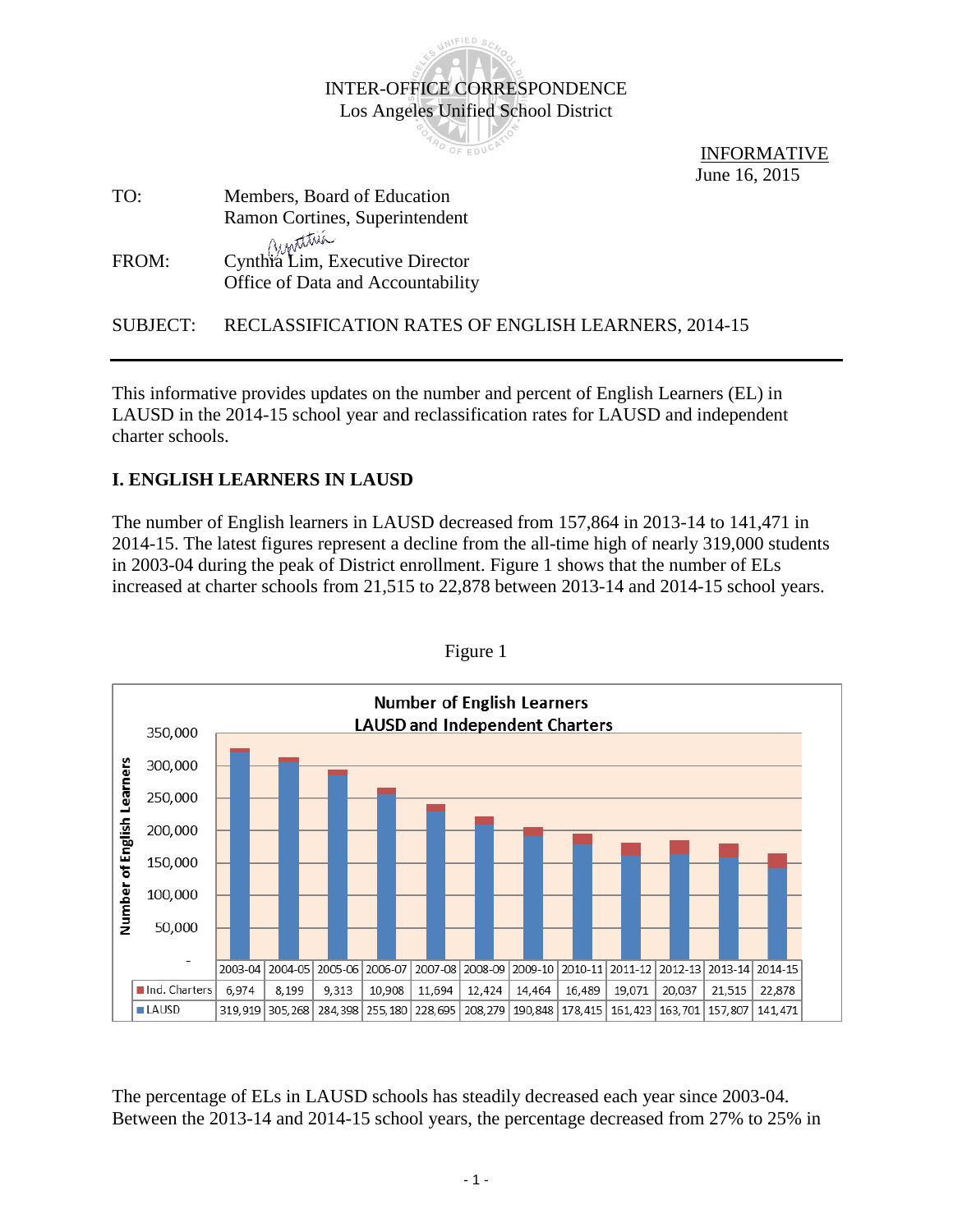LAUSD. Among independent charter schools, the percentage of ELs remained at 23% in 2014- 15, compared to the previous year.



## **II. RECLASSIFICATION RATES**

In order to be reclassified as a fluent English student, an English learner must meet four criteria:

- 1. Score at Early Advanced or Advanced on the overall CELDT and score Intermediate or higher in each of the four subskill areas: listening, speaking, reading, and writing,
- 2. Performance on an objective assessment of basic skills in English–language arts,
	- a. For grades K-5/6 (elementary), score Benchmark on the Dynamic Indicators of Basic Early Literacy Skills **(**DIBELS) in either the Middle-of-Year (MOY) or End-of-Year (EOY) administration ,
	- b. For grades 6-9, score Basic, Proficient or Advanced on the Scholastic Reading Inventory (SRI),
	- c. For grades 10-12, achieve a Passing score on the California High School Exit Exam (CAHSEE) English Language Arts portion of the test in any year,
- 3. Attain a "C" or higher in selected English or LTEL class at the secondary level, or attain a "3" or higher in elementary,
- 4. Obtain parental input for reclassification,
- 5. Obtain recommendation from Language Appraisal Team and approval from Multilingual and Multicultural Education Department for grades K-1 students.

The number of reclassified students is divided by the number of English learners from the previous school year. Using this calculation, *the reclassification rate for LAUSD increased from 13.7 to 17.2.*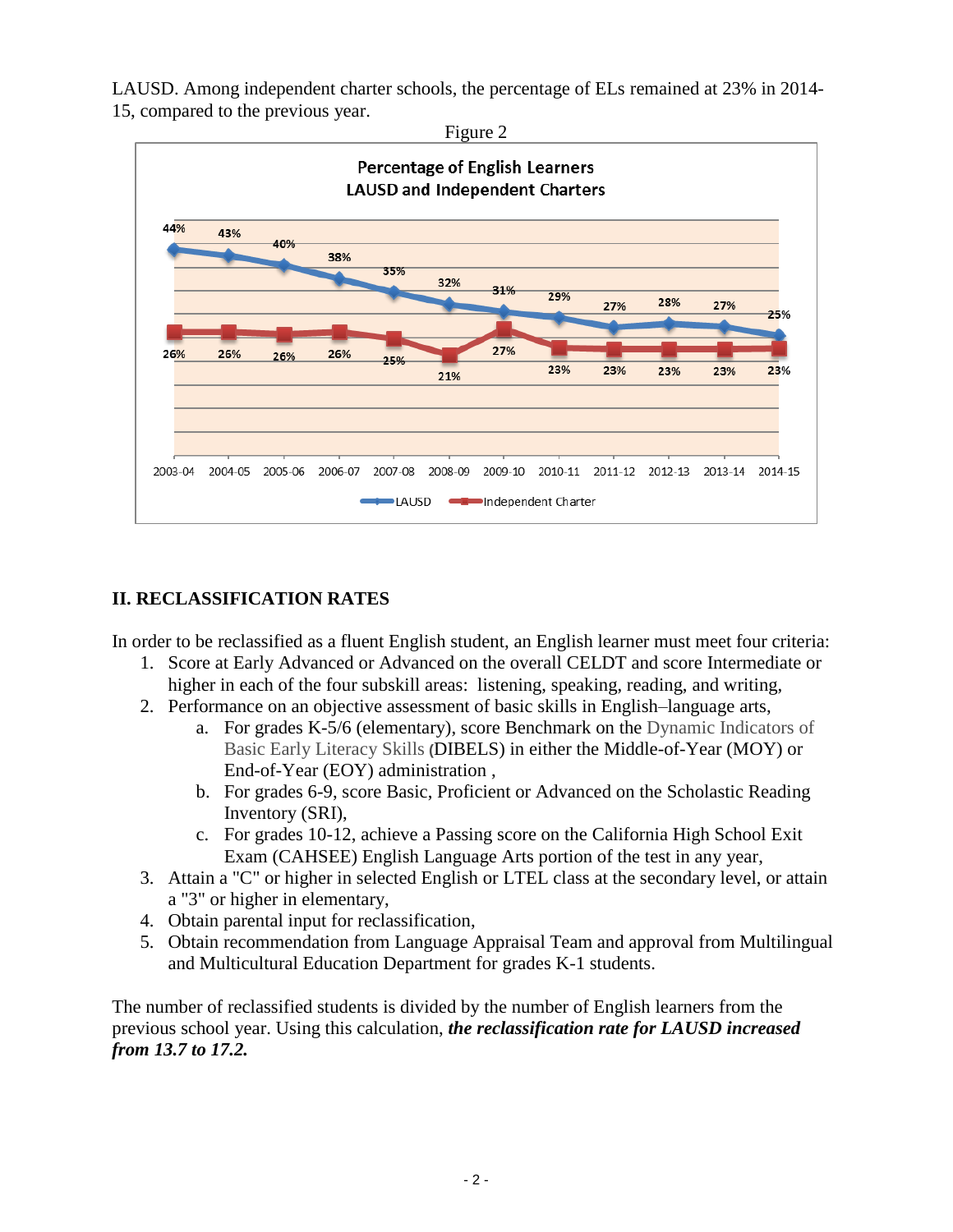

Reclassification rates at independent charter schools decreased between 2013-14 and 2014-15 by 4 percentage points, from 15.7 to 11.7. Since 2002-03, reclassification rates at independent charter schools rose to a high of 27.2 in 2009-10 and have fluctuated between 12 and 16 percent since then. Figure 4 shows reclassification rates for LAUSD and independent charters.



By school level, reclassification rates increased at elementary schools (among LAUSD schools only) from 14.6% to 16.4% in the past year, nearly two percentage points. Among middle and high schools, reclassification rates increased by more than six percentage points. Middle schools increased from 14.9% to 21.2%, an increase of six percentage points and at high schools, the rate increased from 9.8% to 17.9%, an increase of eight percentage points. Figure 5 displays reclassification rates by school level since 2006-07. These rates do not include independent charter schools.